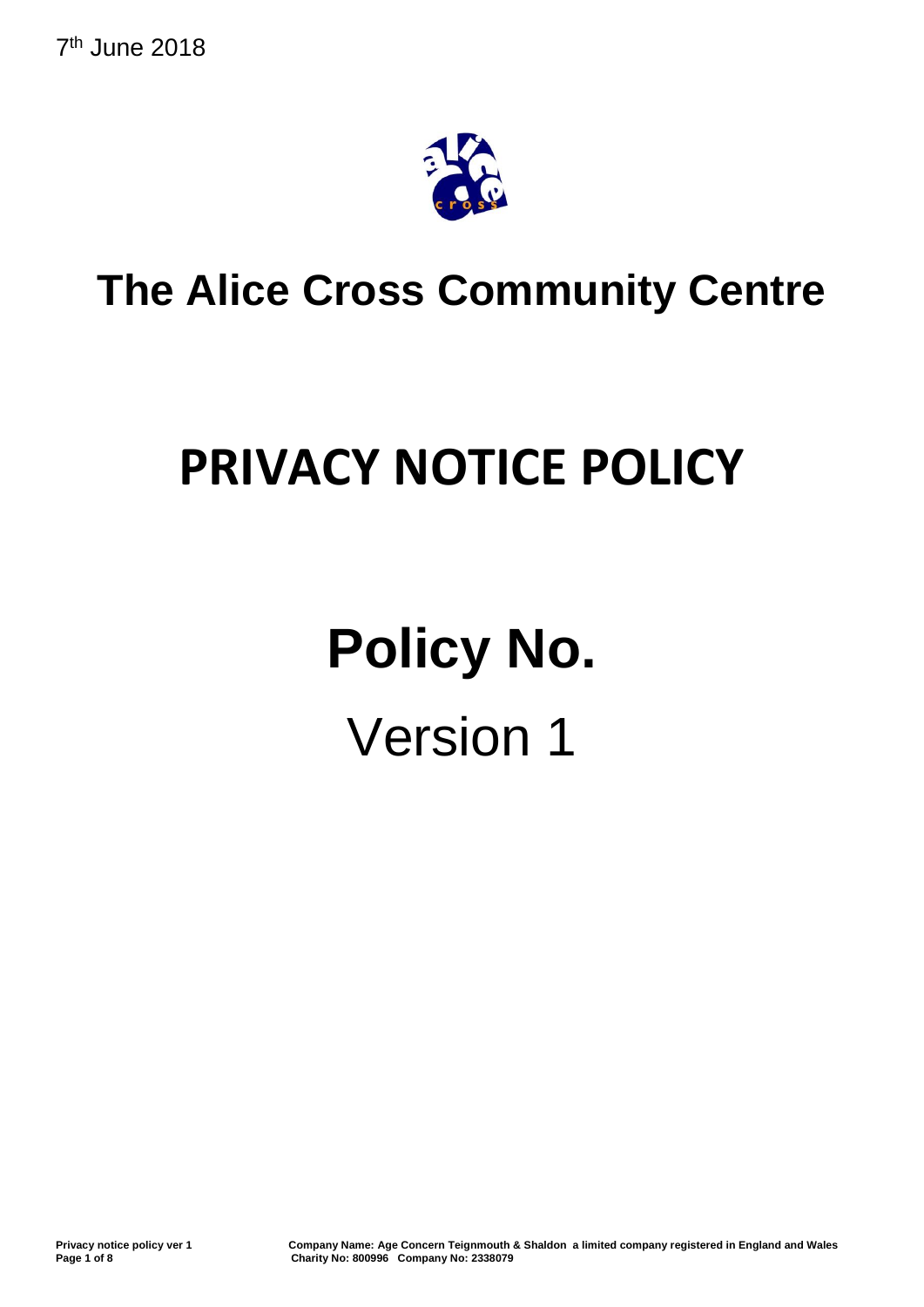### **Policy Revisions Record**

| Version   | Date                           | Review date |  |  |
|-----------|--------------------------------|-------------|--|--|
|           |                                |             |  |  |
| Version 1 | 29 <sup>th</sup> March<br>2019 |             |  |  |
|           |                                |             |  |  |
|           |                                |             |  |  |
|           |                                |             |  |  |
|           |                                |             |  |  |
|           |                                |             |  |  |
|           |                                |             |  |  |
|           |                                |             |  |  |
|           |                                |             |  |  |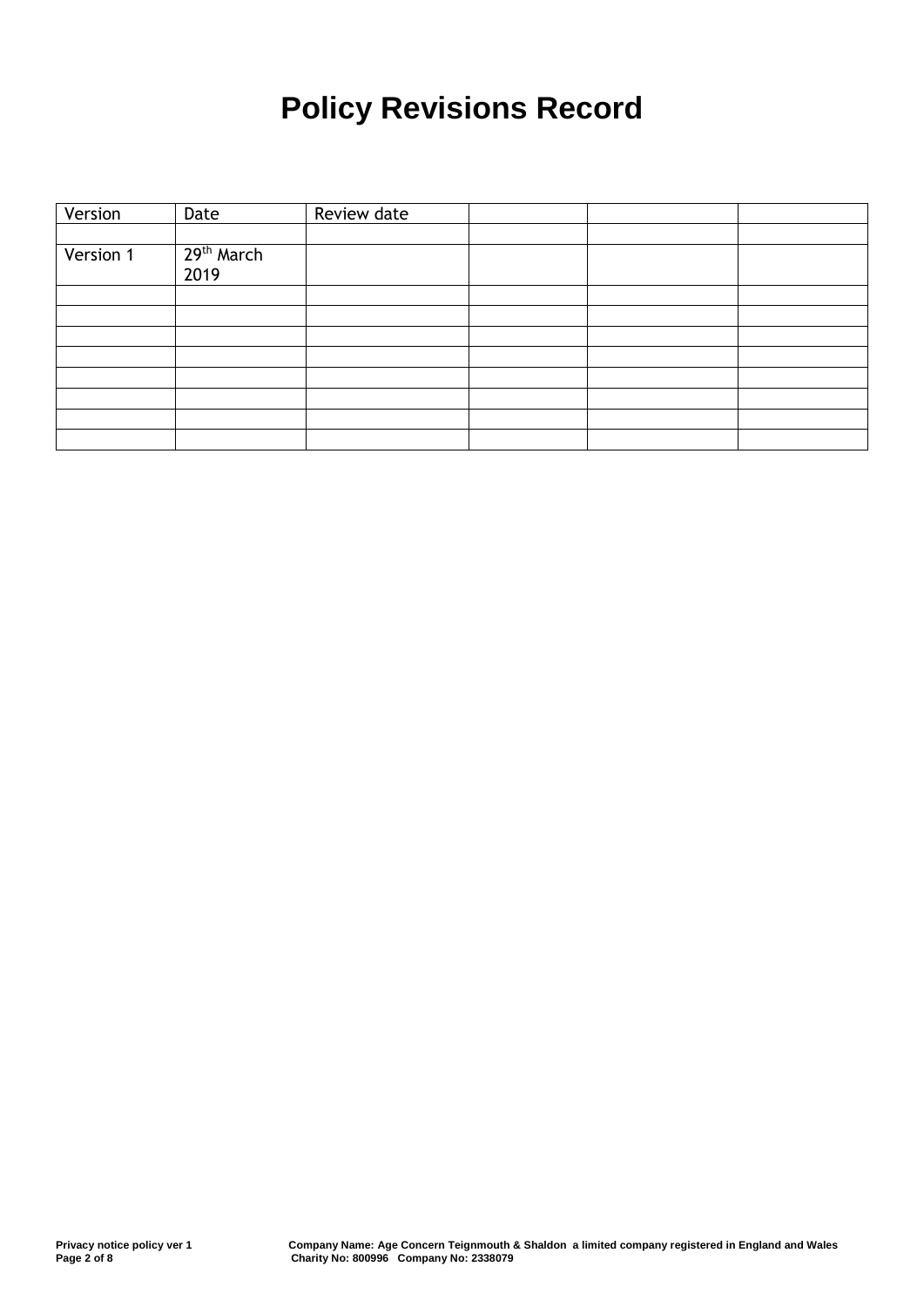#### **1. Introduction**

The Alice Cross Centre is committed to protecting the privacy of all users of The Alice Cross Centre website and in all other communications with The Alice Cross Centre. This privacy policy governs the way The Alice Cross Centre uses, maintains and discloses information collected from users of The Alice Cross Centre website, or via paper forms or email communications or verbally.

The Alice Cross Centre is committed to developing long lasting relationships based on trust and ensuring that your right to privacy is maintained and protected.

#### **2. Your rights**

The General Data Protection Regulation (GDPR) states that personal information we hold about you must be:

- Used lawfully, fairly and in a transparent way.
- Collected only for valid purposes that we have clearly explained to you and not used in any way that is incompatible with those purposes.
- Relevant to the purposes we have told you about and limited only to those purposes.
- Accurate and kept up to date.
- Kept only as long as necessary for the purposes we have told you about.
- Kept securely.

#### **3. What personal information do we collect and how do we collect it?**

#### **Information The Alice Cross Centre collects and processes – personally identifiable information**

The Alice Cross Centre may request or collect personal information from users in a variety of ways, including through online forms, paper forms, emails and other instances where users of the centre volunteer to give such information. All personal information is collected only with an individual's explicit verbal or written consent.

#### **The information The Alice Cross Centre collects is personal information that identifies you personally: As a volunteer or staff member, donator, customer, trustee or attendee or mailing list member of The Alice Cross Centre**

#### **Class Instructors and Room Hirers**

People who attend the Alice Cross Centre in the capacity of Class Instructor are required to be compliant with regulations imposed by the General Data Protection Regulation (GDPR) and may share any personal data they collect from clients with the Alice Cross Centre. Obligation to observe GDPR compliance is embodied in the Instructors Contract signed by Class Instructors to affirm agreement to this policy.

The same obligations apply to people or organisations who hire the facilities at Alice Cross Centre for their own purposes.

#### **As a volunteer or member of staff with The Alice Cross Centre:**

When you apply to be a volunteer or to become employed at The Alice Cross Centre, you will be asked to complete an application form, we will ask for your name, address and contact details. We ask for these contact details to be able to contact you to cover different hours, or advise we are unable to open due to adverse weather conditions or notify you of some change. We ask for your date of birth and status and you may choose not to answer them. When this information on age and status is requested it is used anonymously in aggregate on grant application forms.

We ask for your next of kin details in case you are taken ill unexpectedly and we needed to contact someone to notify them.

You can cease being a volunteer with The Alice Cross Centre at any time.

#### **Donators – paying a contribution to The Alice Cross Centre with/without Gift aid:**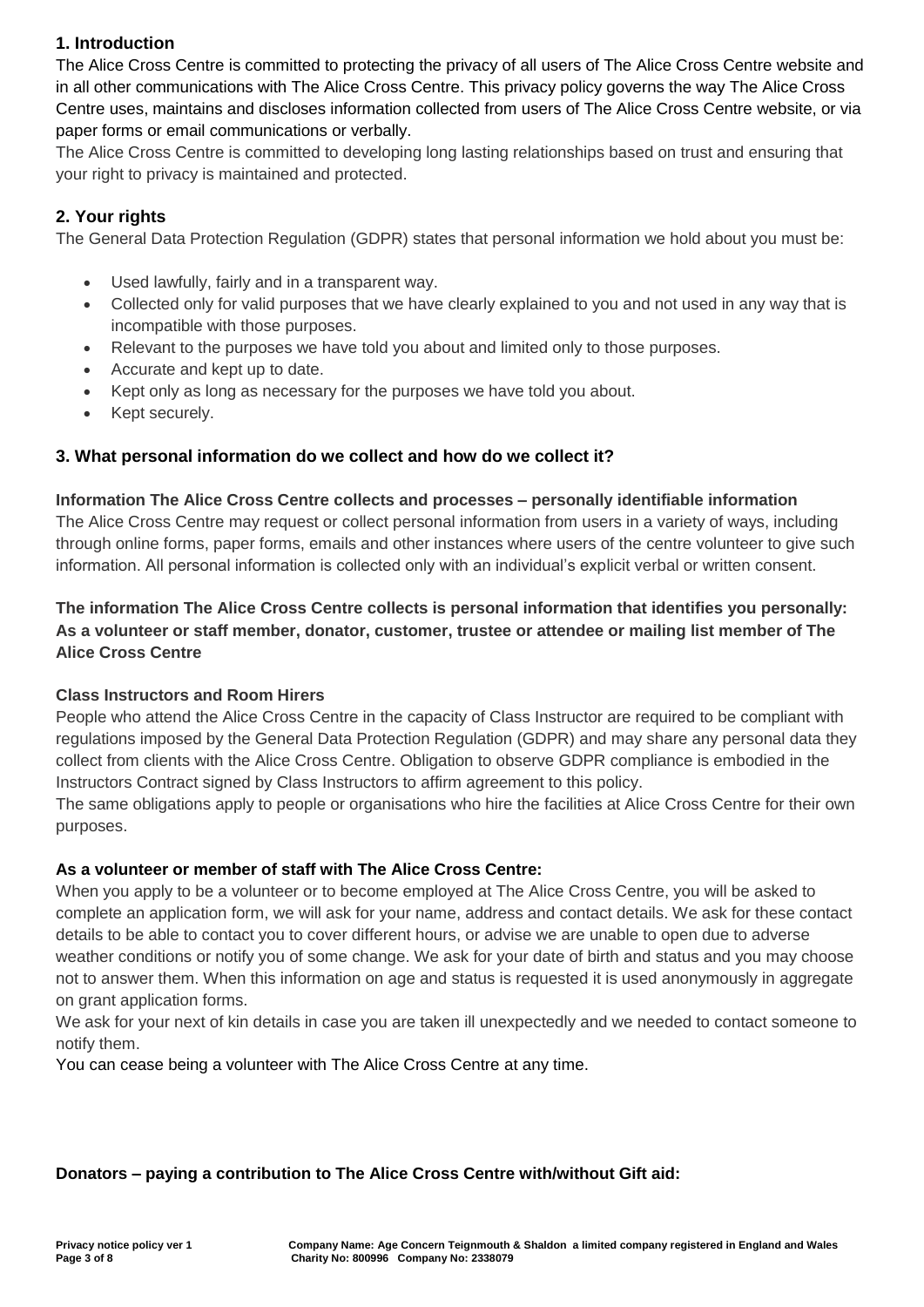As a donator we will ask for your name, address and contact details so we can send you regular newsletters and so you can decide when we review, if you still wish to continue to be a donator. We also use your details when we are claiming gift aid back through HMRC on your donation to The Alice Cross Centre.

When completing our donator forms your bank details are only known by you as you pass them to your bank for a standing order.

You can stop being a donator at any time.

#### **As a Customer and or attendee of The Alice Cross Centre:**

As a customer, attendee or trustee we will ask for your name, address, and contact details so we can advise you by email or newsletter of our activities or changes or to invite you to attend events. As an attendee we ask for your date of birth, GP details, Next of Kin and any other relevant health information. We will ask you to complete a consent form which includes options for us to hold your data securely, to share your data with other relevant organisations such as NHS, Social Services or other charitable organisations we work with and to share information with your family members. We collect this data so we can support you whilst you are at the centre and so you can be involved in services such as Drive n Dine where we share your contact details with the transport charity Dawlish Community Transport or Volunteering in Health for transportation purposes. In the case of an emergency triage calls can be managed more effectively with some limited health or medication information from individuals and next of kin or family can be contacted.

For customers we will ask for copies of insurance and professional certification to validate our charity insurance and to protect users of the Centre

You can stop being an attendee, trustee or customer at any time.

#### **As a receiver on our mailing list:**

We will ask for your name and contact details – such as postal address and/or email address to send you our newsletter when you opt in to receive our newsletter.

You may decide to stop receiving this newsletter at any time.

#### **Photographs**

When taking photographs at an event at The Alice Cross Centre we will ask for explicit consent from adults and parents/guardians of child taking part for the photos to be used on our website or social media. As many of our events are in the public arena other members of the public may appear in background shots which may be unavoidable.

Notices will be placed at The Alice Cross Centre public events giving notification that photos may be taken by event photographers and where they may be published.

#### **How The Alice Cross Centre uses personal information**

The Alice Cross Centre will not in any way share this information with a third party either for free or by selling it, unless you specifically consented to such disclosures.

#### **4. Control and maintenance of your personal data**

The Alice Cross Centre shall retain your personal data in accordance with all applicable laws and remain consistent with the purpose in collecting your personal data and this may be stored on one or more databases directly maintained by The Alice Cross Centre. Although The Alice Cross Centre cannot guarantee that any loss, misuse or alteration of data will not occur; every effort is made to prevent such occurrences. Information will be regularly assessed for disposal and for renewal of your consent.

#### **Disclosure of information**

The Alice Cross Centre will only disclose your information where you have agreed to that disclosure or where we are legally obligated to do so such as a court order.

#### **5. How long we store and dispose of data**

We adopt appropriate data collection, storage and processing practices and security measures to protect against unauthorised access, alteration, disclosure or destruction of your personal information. This includes an encrypted hard drive as well as using locked filing cabinets and a password policy. We will only retain your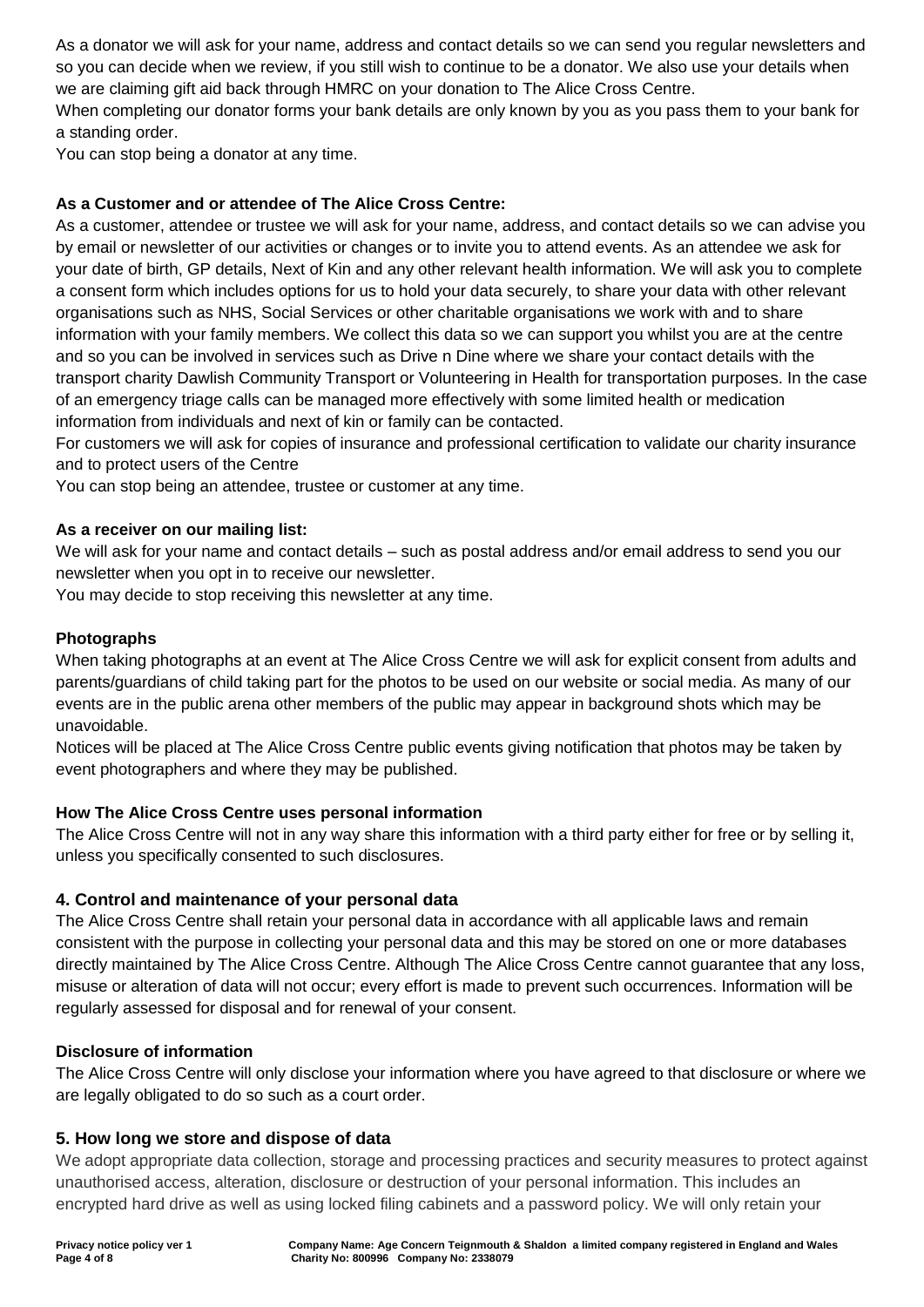personal information for as long as necessary to fulfil the purposes we collected it for, including for the purposes of satisfying any legal, accounting, or reporting requirements.

The Alice Cross Centre has a separate policy for the retention and disposal of personal data. Please see this policy for further information.

#### **Website**

#### **Links to other websites**

The Alice Cross website contains links to other sites. Please be aware that Alice Cross is not responsible for the privacy practices of such other sites. You are encouraged to read the privacy statements of each and every web site that collects personally identifiable information. The Alice Cross privacy policy as described herein applies solely to information collected by Alice Cross.

#### **Intellectual property on the website**

The copyright, trademarks and all other intellectual property rights in the material contained in the website, together with the website design, text and graphics, and their selection and arrangement, and all software compilations, underlying source code and software (including applets) belongs to Alice Cross or is currently licensed to us, our subsidiaries or the providers of such information. All rights are reserved. None of this material may be reproduced or redistributed without our express written permission. You shall retain ownership of all copyright in data you submit to the website. You grant us a worldwide exclusive, royalty-free, non-terminable license to use, copy, distribute, publish and transmit such data in any manner subject to our obligations.

#### **Exclusions of liability re: website**

We use reasonable endeavours to ensure that the data on the website is accurate and to correct any errors or omissions as soon as practicable after being notified of them. We do not guarantee that the website will be faultfree and do not accept liability for any errors or omissions.

We do not give any warranty that the website is free from viruses or anything else which may have a harmful effect on any technology and you should take your own safeguards in this area.

#### **Use of cookies on the Alice Cross website**

A cookie is a piece of data stored on the user's computer tied to information about the user. We use cookies to make the website work better. Some cookies are essential to make the website work. Weatherheads Web [\(www.weatherheadsweb.co.uk\)](http://www.weatherheadsweb.co.uk/) designed the Alice Cross website and use 1&1 website services [\(www.1and1.co.uk\)](http://www.1and1.co.uk/) to host the website.

We use session ID cookies. For session ID cookies, once you close your browser or log out, the cookie terminates and is erased. Session ID cookies may be used by 1&1 to track user preferences while the user is visiting the website. They also help to minimise load times and save on server processing.

We use persistent cookies. A persistent cookie is a small text file stored on your computer's hard drive for an extended period.

Cookies used on the 1&1 website do not contain personally identifiable information.

#### **Cookies Table –**

SN = strictly necessary – need for website to perform basic functions

F=Functionality – used to store user preferences

P=Performance – cookies that record usage i.e. that is pages which are visited

 $A =$  Advertising / tracking – cookies that display, manage and measure ads

S=sessional p=persistent and t=third party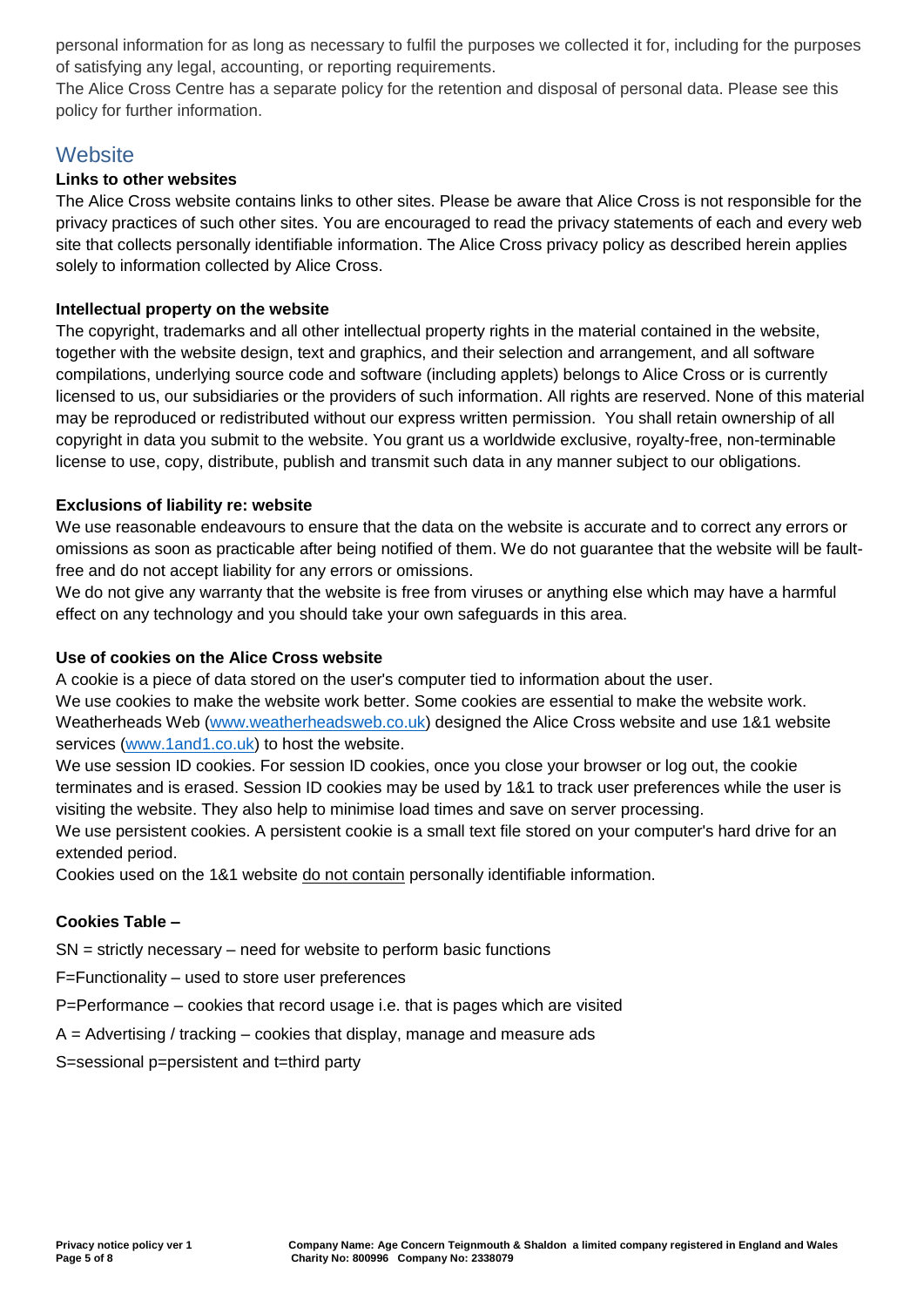| <b>Name</b>                          | Why  | More info                                                                                                                                                                                                                                                                                                                                                                                    |  |
|--------------------------------------|------|----------------------------------------------------------------------------------------------------------------------------------------------------------------------------------------------------------------------------------------------------------------------------------------------------------------------------------------------------------------------------------------------|--|
| Facebook.com                         | t/F  | These cookies are used when integrating Facebook and the<br>sharing of content the Facebook feed.<br>Facebook cookie policy<br>https://www.facebook.com/policies/cookies/                                                                                                                                                                                                                    |  |
|                                      | s/SN | PHP – PHP is the computer language used by this website.<br>Web servers are not able to maintain information about a user,<br>so PHP solves this by use of the PHPSESSID cookie. It uses<br>the cookie to temporarily store user information for use across<br>multiple pages. An example use: store a simple message when<br>a form is submitted that can be displayed on a different page. |  |
| <b>WAH</b><br>accessibility          | s/F  | Only if the user uses the accessibility options on the website -<br>change colour. Can be deleted by user during session.                                                                                                                                                                                                                                                                    |  |
|                                      | s/F  | Only if the user uses the accessibility options on the website<br>- font change colour. Can be deleted by user during session.                                                                                                                                                                                                                                                               |  |
| Google<br>Analytics                  | p/P  | Statistics on the website                                                                                                                                                                                                                                                                                                                                                                    |  |
| Google<br><b>reCAPTCHA</b><br>$v2 -$ | t/F  | Used to secure forms on our site from spam and abuse by<br>automated software.                                                                                                                                                                                                                                                                                                               |  |
| <b>WordPress</b>                     | s/SN | WordPress - Used to check whether your web browser is set to<br>allow, or reject cookies                                                                                                                                                                                                                                                                                                     |  |
|                                      | p/SN | WordPress - For users who log in only. On login, WordPress<br>uses the wordpress_[hash] cookie to store your authentication<br>details. Its use is limited to the admin console area, /wp-admin/.                                                                                                                                                                                            |  |
|                                      | p/SN | WordPress - For users who log in only. After login, WordPress<br>sets the wordpress_logged_in_[hash] cookie, which indicates<br>when you're logged in, and who you are, for most interface use.                                                                                                                                                                                              |  |
|                                      | p/SN | WordPress – For users who log in only. This is used to<br>customize your view of the admin interface, and possibly also<br>the main site interface. The number on the end is your individual<br>user ID from the users database table.                                                                                                                                                       |  |
| Cookie<br>consent                    | p/F  | Used to record that you accept the fact that the site uses<br>cookies.                                                                                                                                                                                                                                                                                                                       |  |

The Alice Cross Centre has a Facebook feed on the website and if you are logged into Facebook while viewing the site then Facebook's cookie will allow you to, for example, like our Facebook page as you are logged in. To see Facebook's privacy policies visit:<https://www.facebook.com/help/325807937506242>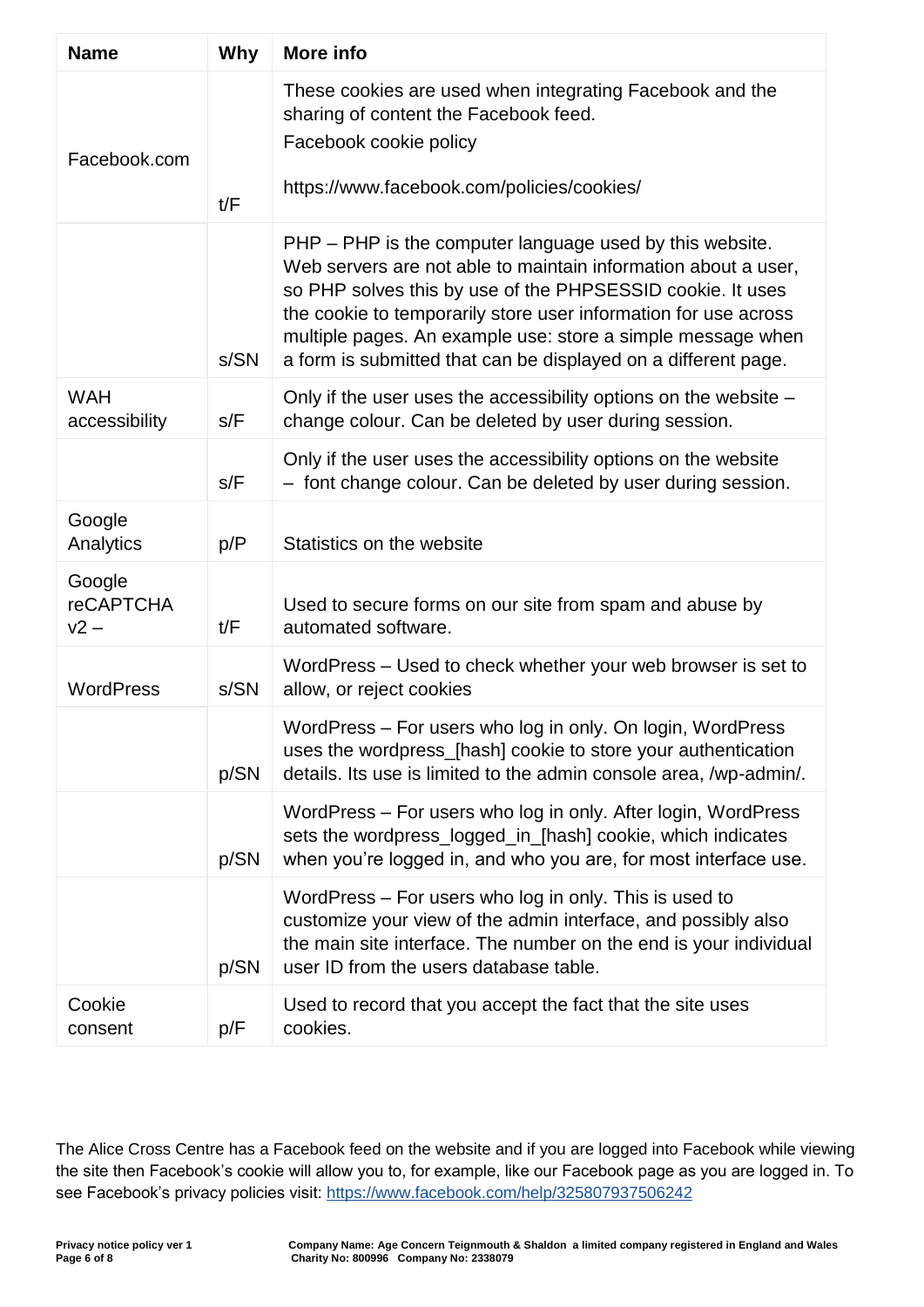We use Google Analytics on our website. How Google uses the data when you use our website may be found at:<https://policies.google.com/privacy/partners>

You may disable the Google Analytics function by means of a browser add-on to ensure the prevention of the sending of any analytical information to Google.<http://tools.google.com/dlpage/gaoptout>

Depending on the browser you are using to view the website you may also have cookies when looking at the website. For example, if you are using Chrome you may find you have other cookies via the browser. For more information see:<https://policies.google.com/technologies/types> . For more information on cookies in general: [www.aboutcookies.org](http://www.aboutcookies.org/) and how to control cookies <https://www.aboutcookies.org/how-to-control-cookies/>

#### **[Twitter cookies](https://www.kingsfund.org.uk/privacy-notice-cookies?utm_source=The%20King%27s%20Fund%20newsletters%20%28main%20account%29&utm_medium=email&utm_campaign=10354771_MKEVT_J1133_Leadership%20summit%202019_earlybird_080319&utm_content=privacynotice&dm_i=21A8,65XSJ,UNUCOR,O94OP,1)**

The website has a twitter feed, Twitter uses cookies to collect information about which pages you view. To see Twitter's privacy policy visit:<https://twitter.com/en/privacy>

#### **Log files**

The Alice Cross Centre website is currently being hosted by 1and1 webservices through Weatherheads Web [\(https://about.1and1.co.uk/?linkId=ft.nav.about1and1\)](https://about.1and1.co.uk/?linkId=ft.nav.about1and1) .

Like most standard websites, 1&1 use log files. This information may include internet protocol (IP) addresses, browser type, internet service provider (ISP), referring/exit pages, platform type, date/time stamp, and number of clicks to analyse trends, administer the site, track user's movement in the aggregate, and gather broad demographic information for aggregate use. However, none of the information stored in the 1&1 log files, including but not limited to IP addresses, is linked to personally identifiable information.

#### **Rights**

#### **Right to restrict processing**

Individuals have the right to request the restriction or suppression of their personal data held by The Alice cross Centre. They can make this request in writing or verbally.

The Alice Cross Centre will record the request has been made and will respond within one calendar month.

#### **Right to withdraw consent and erase personal information**

Individuals have the right to withdraw consent for The Alice Cross Centre to use their personal data and for it to be erased. They can make this request in writing or verbally.

The Alice Cross Centre will record the request has been made and will respond within one calendar month.

#### **What we do in the event of a personal information data breach**

When a personal data breach has occurred, if it not likely to pose a risk to the to people's rights and freedoms we will document the breach has happened and notify the individual. If there is a risk to a person's rights and freedoms we will notify the Information Commissioner's Office within 72 hours.

#### **Legal disclaimer**

Though every effort is made to preserve your privacy, The Alice Cross Centre may need to disclose personal information when required to by law. If it is deemed necessary that such action needs to be taken, The Alice Cross Centre will comply with judicial proceedings should a court order or legal process be served on The Alice Cross Centre